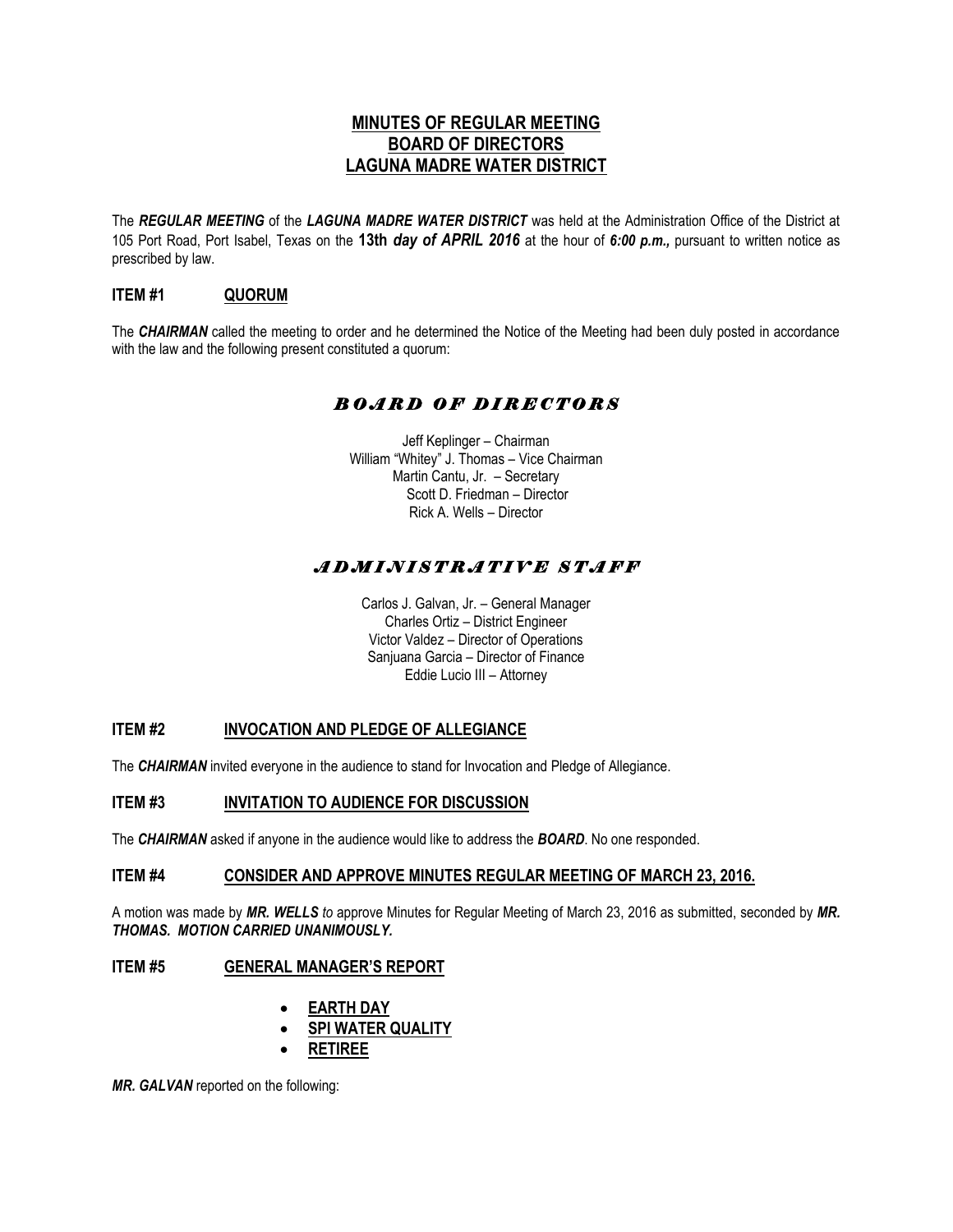- **Earth Day** Laguna Vista's Earth Day will be on Saturday, April 23, 2016 and LMWD will be participating
- **SPI Water Quality** Meeting with City of SPI regarding SPI Water Quality; notified City of Consumer Confidence Report goes out in June; and a letter to public was prepared and posted on SPI and LMWD Websites. Also discussedfuture RO treatment.
- **Retiree** HR/Benefits Administrator and Payroll, Ms. Jane Kirkpatrick retired. LMWD Advertised for employment and received 33 applicants; the top 5 applicants will be interviewed tomorrow by Mrs. Garcia, Mr. Valdez and Mr. Galvan.

## **ITEM #6 DISTRICT ENGINEER'S REPORT**

- **PORT ISABEL WASTEWATER TREATMENT FACILITY DESIGN, PERMITS, & EASEMENTS STATUS**
- **GULF BLVD WASTEWATER CONSTRUCTION PROGRESS**

*MR. ORTIZ* reported on the following:

- **PIWWTP** Received 60% design submittal from Corollo; also they submitted the bases of design memorandum and the summary transmittal letter to TCEQ. Real Estate Application will be submitted tomorrow. Easements are complete.
- **Gulf Blvd Wastewater Construction** Started on Gardenia working our way south, installed over 3,000 feet of 8" water line in two weeks.

## **ITEM #7 DIRECTOR OF OPERATION'S REPORT**

## **MONTHLY REPORT**

*MR. VALDEZ* reported on the following for the month of April:

- 8-Meters Tested; 3-Swapped; 4- Water Taps; 3- Sewer Taps
- $\degree$  Water was shut down on Bass St. today City was installing a fire hydrant
- Mesquite Project Water will be shut down tomorrow for final tie in; will be bac-t sampling new pipe before connecting. Notices were sent out along with emails and it's posted on LMWD Website.
- Completion of Service Orders Comparison For October 2014-March 2015, a total of 1,858 services orders completed, compared to this year from October 2015 – March 2016, a total of 2,152 services orders completed.

#### **ITEM #8 DIRECTOR OF FINANCE REPORT**

- **MONTHLY REPORT**
- **SEC AUDIT**
- **FEMA AUDIT**
- **BUDGET PROPOSAL – APRIL 29TH**

*MRS. GARCIA* reported on the following:

- **Monthly Report**: Expenses for March a savings of \$100,000; increase of revenues
- **SEC Audit**  information was given to the Secretary Exchanges Commission Financial Advisors requested information on the Revenue Bonds for Audit
- **FEMA Audit** Additional information was requested and given regarding 2008 Hurricane Dolly; District may qualify to receive up to \$200,000 to \$250,000 back.
- <sup>o</sup> Budget Proposal- Working on Budget for 2017, possible Budget Workshop with Budget Committee for April 29<sup>th</sup>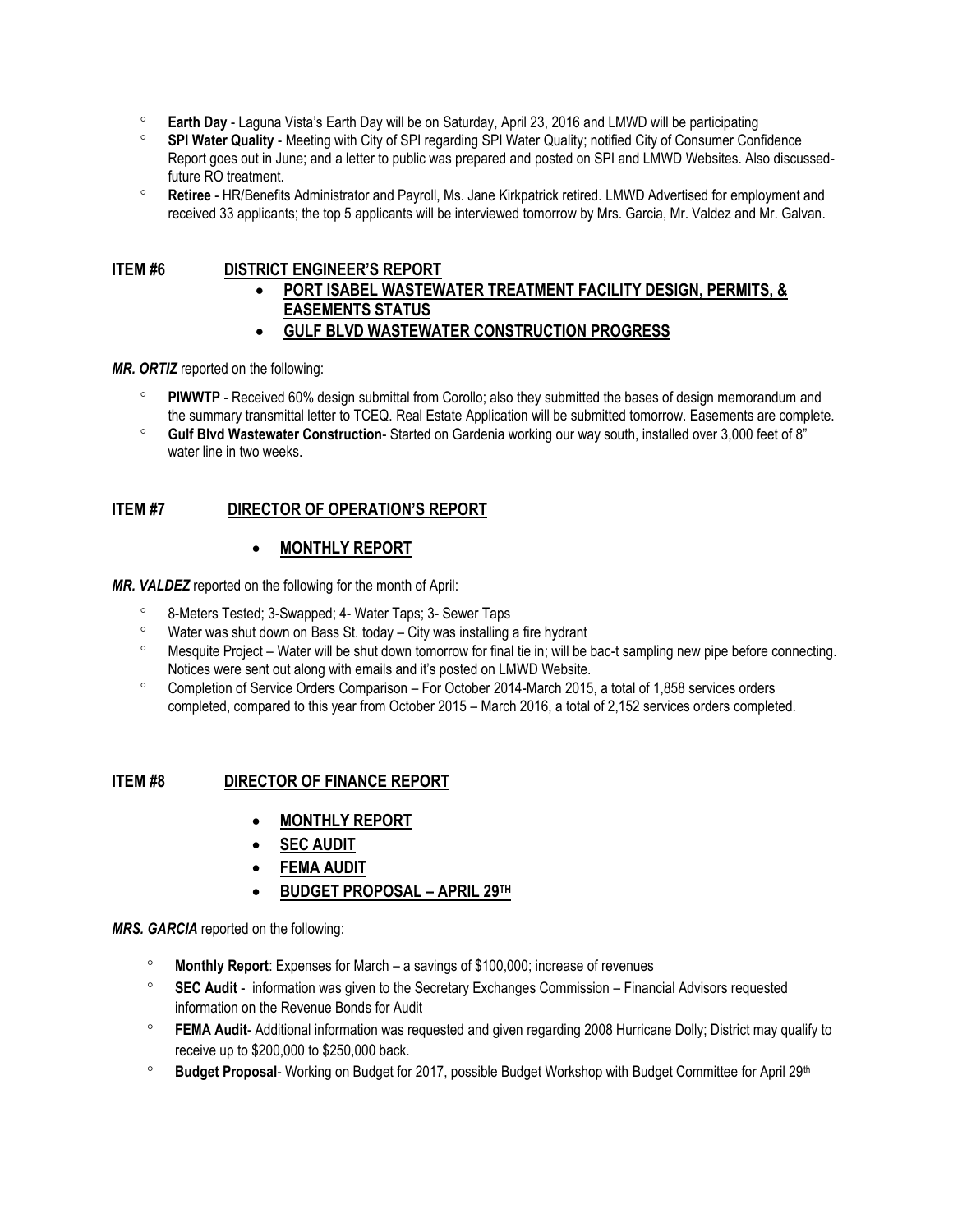# **ITEM #9 CONSIDER AND REMOVE FROM THE TABLE THE FOLLOWING ITEM TABLED ON THE BOARD MEETING OF MARCH 23, 2016**

## **CONSIDER AND APPROVE ENTERING INTO A LETTER OF INTENT WITH ABM BUILDING AND ENERGY SOLUTION FOR AN INVESTMENT GRADE AUDIT**

A motion was made by *MR. FRIEDMAN* to item from the table for discussion, seconded by *MR. CANTU. MOTION CARRIED UNANIMOUSLY.*

## **ITEM #10 CONSIDER AND APPROVE ENTERING INTO A LETTER OF INTENT WITH ABM BUILDING AND ENERGY SOLUTION FOR AN INVESTMENT GRADE AUDIT**

No motion was made.

The *CHAIRMAN* noted motion died for lack of a motion.

#### **ITEM #11 CONSIDER AND DISCUSS WATER AUDIT BY WATER LOSS PROSPECTING**

A presentation was given by Mark Mathis, Representative for Water Loss Prospecting on water audit and water balance for the District; printed copies were handed out for review- followed by questions and answers.

## **ITEM #12 CONSIDER AND RATIFY ISLA BLANCA WASTEWATER PLANT BELT FILTER PRESS RESTORATION REPAIR**

A motion was made by *MR. THOMAS* to approve Isla Blanca Wastewater Plant Belt Filter Press Restoration Repair, seconded by *MR. FRIEDMAN. MOTION CARRIED UNANIMOUSLY.*

## **ITEM #13 CONSIDER AND APPROVE PURCHASE OF 32 MEMBRANE MODULES WITH PALL ADVANCED SEPARATION SYSTEMS FOR WATER PLANT 2 MICROFILTRATION**

*MR ORTIZ* noted the revised request is for a total of \$65,892.00 and the modules have 1 year shelf life with a 10 year warranty; and recommends putting modules to use right away.

A motion was made by *MR. THOMAS to* approve purchase of 32 Membrane Modules with Pall Advance separation Systems for Water Plant 2 Microfiltration, seconded by *MR. FRIEDMAN. MOTION CARRIED UNANIMOUSLY*

## **ITEM #14 CONSIDERATION FOR APPROVAL OF UNAUDITED FINANCIAL STATEMENTS FOR THE MONTH OF FEBRUARY 2016**

A motion was made by *MR. FRIEDMAN to* approve Unaudited Financial Statements for the month of February 2016, seconded by *MR. CANTU. MOTION CARRIED UNANIMOUSLY.*

## **ITEM #15 CONSIDERATION FOR APPROVAL ON INVESTING BOND MONIES AND LIMITED OPERATING FUNDING**

Ms. Susan Anderson with Valley View Consulting, L L C gave a brief presentation and handed put printed copies for review, followed by questions and answers.

A motion was made by *MR. THOMAS to* approve Option 2 and to include the extra million in the Emergency Fund with Green Bank for the Investing Bond Monies and Limited Operating Funding, seconded by *MR. FREIDMAN. MOTION CARRIED UNANIMOUSLY*